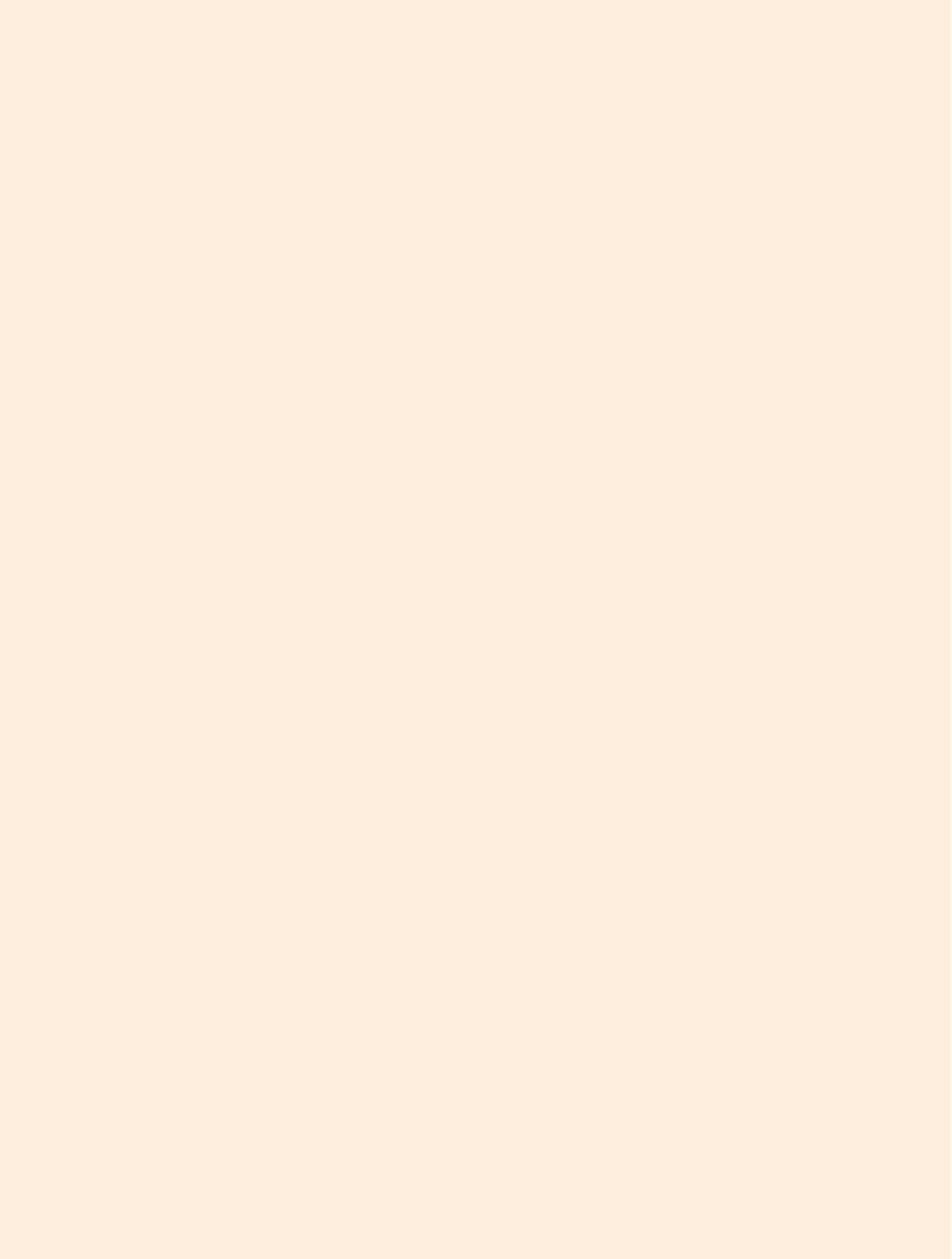## **Chapter 3: Missing Daughters**

## **Introduction**

Society"s continued preference for boys and apathy for girl child has led to child sex ratio in the country dropping to 919 females per 1,000 males, one of the lowest since independence according to Census 2011. In Uttar Pradesh, the sex ratio<sup>1</sup> in the State increased from 898 in 2001 to 908 in 2011 while child sex ratio (CSR) is far below the national average and has consistently declined from 927 females per 1,000 males in 1991 to 916 in 2001, 902 females per 1,000 males in 2011 and further deteriorated to 883 in  $2015^2$ . CSR in the State had not improved even in three decades as depicted in chart 3.1 below.





(Source: Census Reports, Government of India)

#### **3 Child Sex Ratio: Trend across the States**

As per Programme Implementation Plan of National Health Mission, the child sex ratio was decreasing in the State as depicted in the chart 3.2 below:





(Source: Census and Health management Information System maintained by NHM)

<sup>&</sup>lt;sup>1</sup>As per census 2001 and 2011.

<sup>&</sup>lt;sup>2</sup> As per Health Management Information System 2014-15.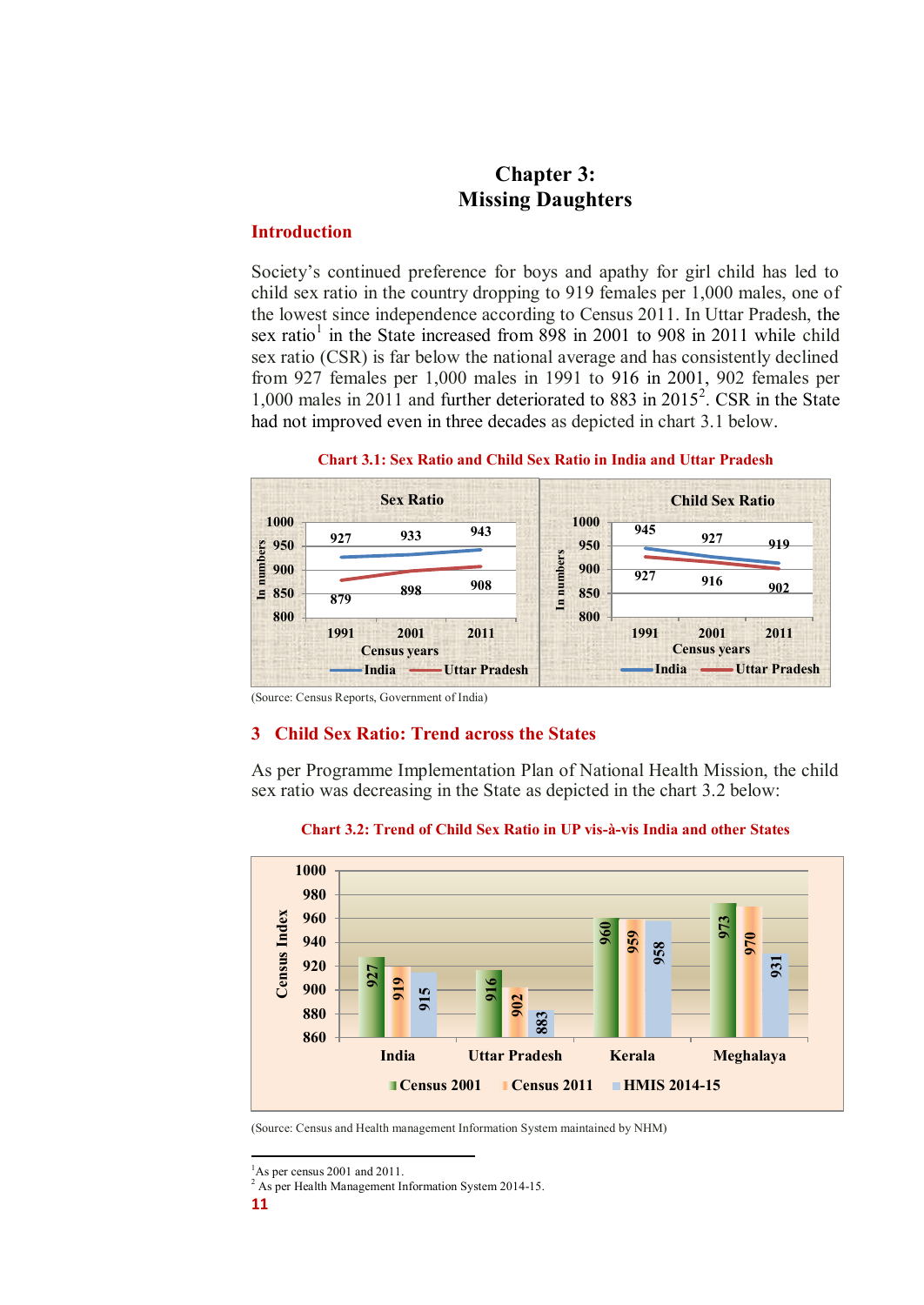It is evident that CSR in Uttar Pradesh (2011: 902) was lower than the national average (2011: 919) while best performing states like Kerala (2011: 959) and Meghalaya (2011: 970) were almost stable during 2001 to 2011 and have much higher CSR compared to the State of Uttar Pradesh. Moreover, as per Census 2011, CSR in the age group of 0-6 year"s children in urban areas (885) remained much below the CSR in rural areas (906) of the State as given in table 3.1 below.

| anu vi <i>v</i> an artas |              |              |              |              |              |              |
|--------------------------|--------------|--------------|--------------|--------------|--------------|--------------|
| Year                     | <b>India</b> |              |              | UP           |              |              |
|                          | <b>Total</b> | <b>Rural</b> | <b>Urban</b> | <b>Total</b> | <b>Rural</b> | <b>Urban</b> |
| 2001                     | 927          | 934          | 906          | 916          | 921          | 890          |
| 2011                     | 919          | 923          | 905          | 902          | 906          | 885          |

#### **Table 3.1: Comparison of child sex ratio in Rural and Urban areas**

(Source: Census 2001and 2011)

The practice of sex selective abortion has been a critical influencer of skewed sex ratio in recent decades. Therefore, a need was felt to legally regulate termination of pregnancy through Medical Termination of Pregnancy Act in 1971 and prenatal diagnostic technologies through Pre-conception and Pre-natal Diagnostic Techniques (Prohibition of Sex Selection) Act, 1994.

Audit examined implementation of these two Acts in the State to ascertain whether diagnostic and termination technologies available were properly regulated and monitored to ensure prohibition of sex selection, and safe termination of pregnancies in cases involving risk to life to the pregnant woman or substantial risk of physical and mental abnormalities to the child. Our findings are discussed in the succeeding paragraphs.

## **3.1 Pre- conception and Pre-natal Diagnostic Techniques (Prohibition of Sex Selection) Act, 1994**

## **3.1.1 Introduction**

The use of ultrasound technology has become the most common mode of sex determination. In view of growing misuse of technology, the Pre-Conception and Pre-Natal Diagnostic Techniques (Prohibition of Sex Selection) Act (PC-PNDT) , 1994 and the Pre-conception and Pre-natal Diagnostic Techniques (Regulation and Prevention of Misuse) Rules, 1996 were enacted and subsequently amended in 2003 to check female foeticide and address genderbiased sex selection and to improve sex ratio at birth.

As per information provided by the Department of Health and Family Welfare, by the end of 2014-15, 4622 Ultrasonography (USG) centres were registered in the State and 1652 in test checked districts.

## **3.1.2 Organisational setup under the PC-PNDT Act**

Organisational structure for implementation of the PC-PNDT Act is given below: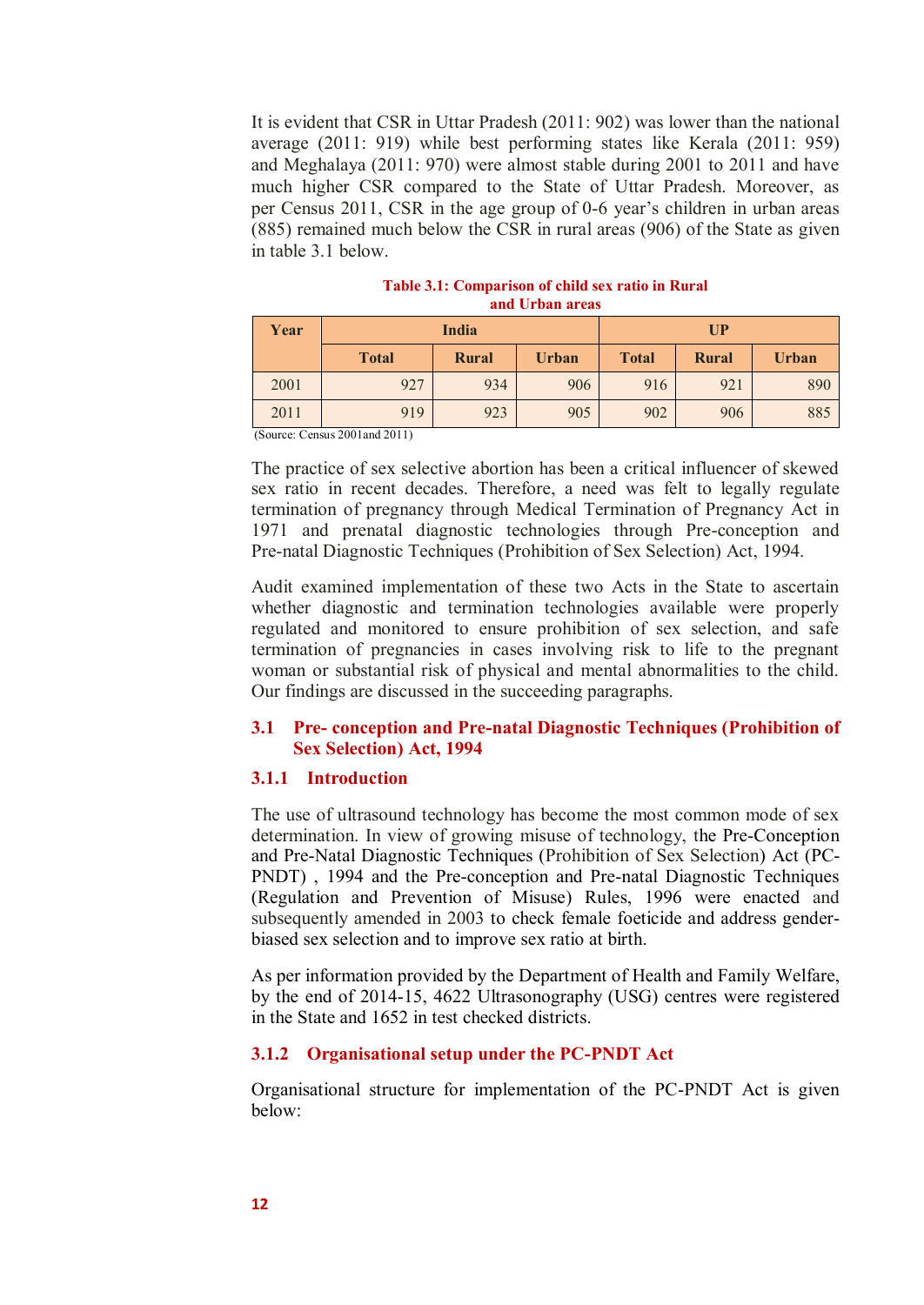



(Source: Directorate of Family Welfare, GoUP)

GoUP constituted State Supervisory Board (August 2004) and State Advisory Committee (July 2006) to discharge the functions as prescribed under the Act. Accordingly, State Appropriate Authority (SAA) was constituted (November 2007) as a multi-member body and was responsible for implementation of the Act at State, District and Tehsil level. District Magistrate was appointed (November 2007) as District Appropriate Authority (DAA) and Assistant Chief Medical Officer (Family Welfare) (ACMO) as district nodal officer for registration, inspection and monitoring of compliance of PC-PNDT Act. Role and functions of various authorities are given in *Appendix 3.1*.

## **Audit Findings**

#### **3.1.3 Financial Management**

Financial resources for implementation of PC-PNDT were provided by GoI through National Health Mission (NHM) and fee collected by DAA through registration of Genetic Counselling Centre, Genetic Laboratory, Genetic Clinic, Ultrasound Clinic and Imaging Centre. Fee collected was required to be kept in a separate bank account of DAAs at the districts.

Districts prepared the District Action Plan (DAP) for PC-PNDT activities which were consolidated at the State level in the form of Programme Implementation Plan (PIP) and submitted to GoI for approval. Based on PIP, GoI sanctioned the funds in the form of grants. The position of requirement projected by the State government, allocation of funds by GoI and actual expenditure incurred by the State implementing agencies during 2010-15 is depicted in the chart 3.3 below: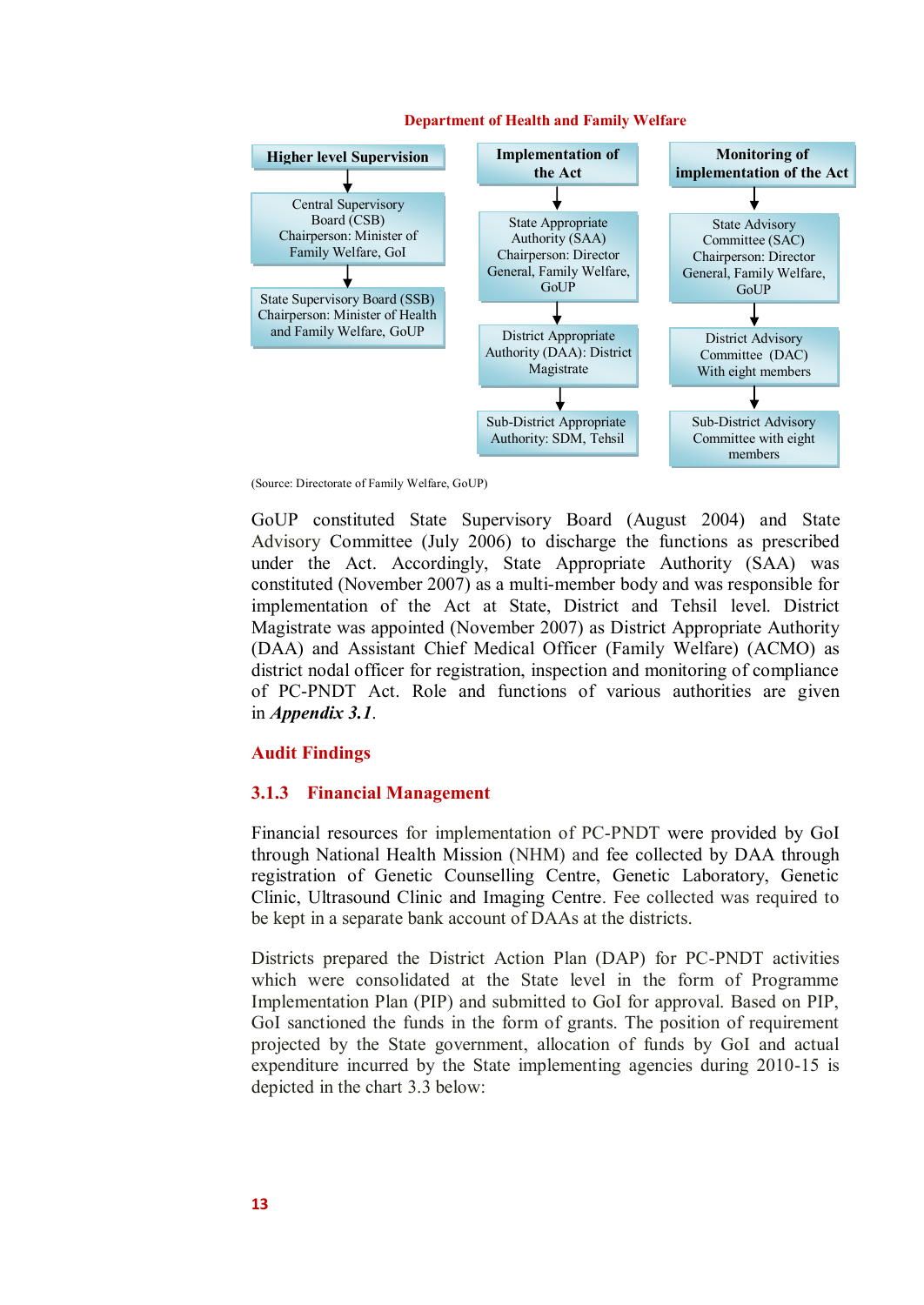



(Source: Census and HMIS: Health management Information System maintained by NHM)

We in audit observed that:

• Only 54 *per cent* ( $\overline{\xi}$  3.86 crore) of the total allocation of  $\overline{\xi}$  7.09 crore during 2010-14 was utilized by the State government for the implementation of PC-PNDT Act (*Appendix 3.2*). Details of expenditure incurred on various PC-PNDT activities are given in *Appendix 3.3*.

• Failure to utilize funds led to allocation of  $\bar{\tau}$  7.09 crore only (35 *per cent*) of the funds by GoI as against the projected requirement of  $\bar{\tau}$  20.26 crore during  $2010 - 14^3$ .

As regards utilisation of revenue generated from fee etc., scrutiny of records of the 20 test-checked districts revealed that utilization of funds collected through registration/renewal fee, penalties charged by DAA from diagnostic centres was negligible as indicated in *Appendix 3.4.*

Audit observed that  $\bar{\tau}$  1.93 crore, received by DAAs in form of fee, penalties etc., which was to be spent on monitoring, IEC, etc. activities was kept in the savings bank accounts resulting in accumulation of funds in DAAs accounts from $\bar{\tau}$  18.09 lakh in 2010-11 to  $\bar{\tau}$  207.64 lakh at the end of 2014-15.

Thus, meagre allocation of funds, failure of the State and district implementing agencies to utilise grants received from GoI and fee collected from diagnostic centres indicated poor implementation of the Act in the State thereby leaving diagnostic centres largely unregulated and unmonitored, defeating the very purpose of the PC-PNDT Act viz., enforcing prohibition of sex determination *etc.* as discussed below:

-

**<sup>14</sup>** <sup>3</sup> Separate figures for this component for 2014-15 was not made available to audit.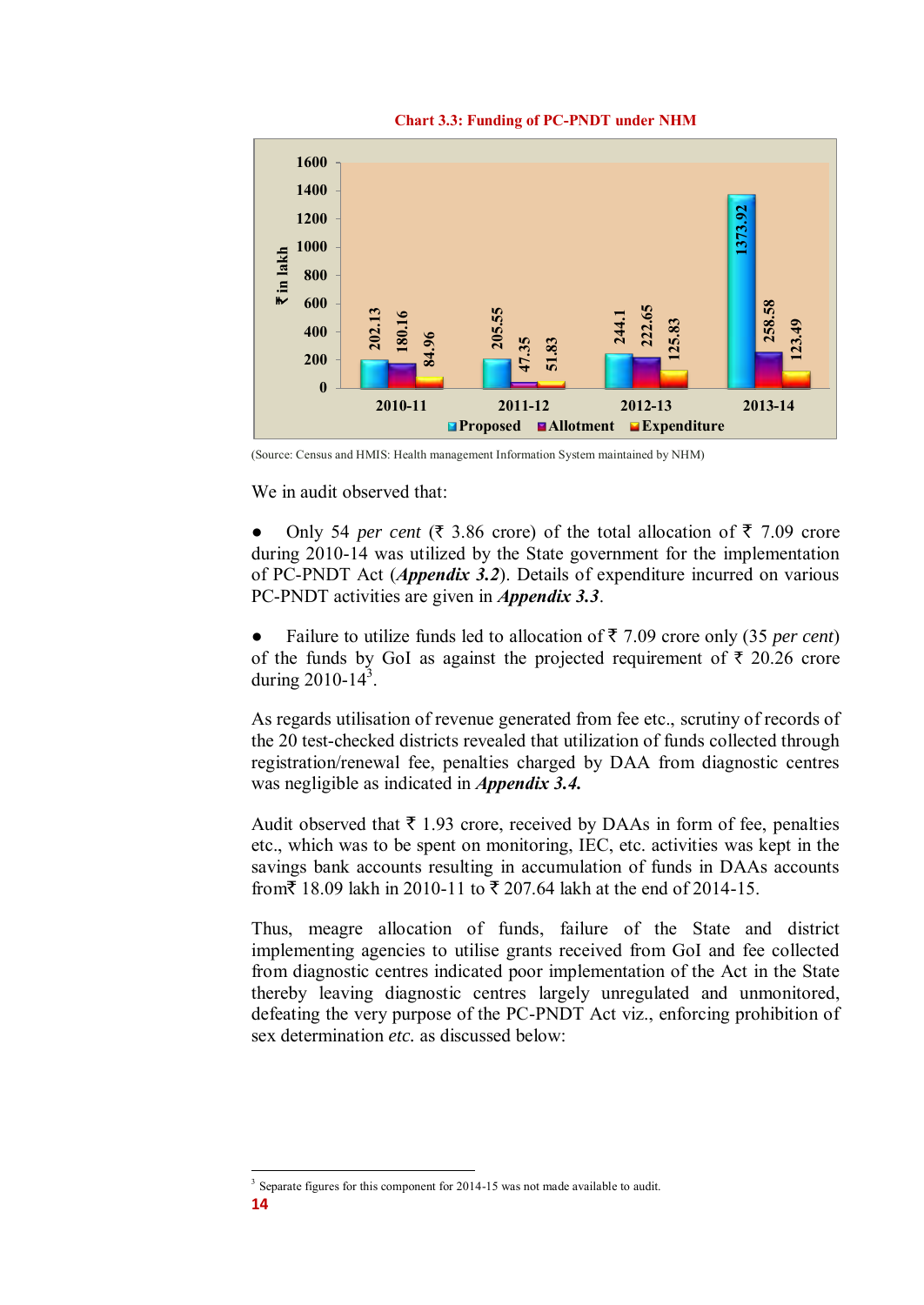## **3.1.4 Implementation**

Chapter III section 18(1) of PC-PNDT Act envisaged that no Genetic Counselling Centre, Genetic Laboratory or Genetic Clinic would function without being registered under the Act. As of March 2015, 4,622 Ultrasound/ Genetic Clinics were registered with District Appropriate Authorities (District Magistrates) in the State including 1,652 in the test-checked districts. The number of unregistered USG centres operating unauthorisedly or due to delay in approval of registration by the competent authority was not known. Audit noticed cases of serious violation of PC-PNDT Act including non-renewal of registration, non-maintenance of patients' details and diagnostic records, absence of regular inspection of USG centres by DAA, lack of mapping and regulation of USG equipment, absence of tracking system in USG machines, non-imposition of penalties, etc., as discussed in succeeding paragraphs:

## **3.1.4.1 Operation of Ultrasound Clinics without renewal of registration**

Every certificate of registration shall be valid for a period of five years since its issue and application for renewal of registration should be made 30 days before the expiry of the certificate of registration along with the prescribed fee.

If the Appropriate Authority fails to renew the certificate of registration within 90 days of its receiving the application for renewal, it will amount to automatic renewal or deemed renewal. Further, SSB in its meetings (2008 and 2014) directed all the DAAs to ensure registration of all the USG centres functional in the State and take appropriate action against the centres operating without proper registration.

Audit, however, noticed in test-checked districts that pendency in renewal of registration of 138 centres ranged between 26 and 1490 days while registration of 32 centres had not been done in due time (*Appendix 3.5*). The department was also not ensuring timely submission of application for renewal of registration by USG centres and taking action against the defaulters as Format H containing the details about USG centre such as date of receipt of application, Name, address of applicant, details of machine installed, recommendation of DAC, registration number allotted, date of renewal and renewed upto *etc.* are mentioned was not being maintained by DAAs. Thus, these centres functioned as deemed to have been registered during the intervening period.

In reply the district authorities accepted the fact and ensured compliances in future.

**Recommendation:** The Department should ensure timely renewal of registration to avoid functioning of centres as , deemed registered'.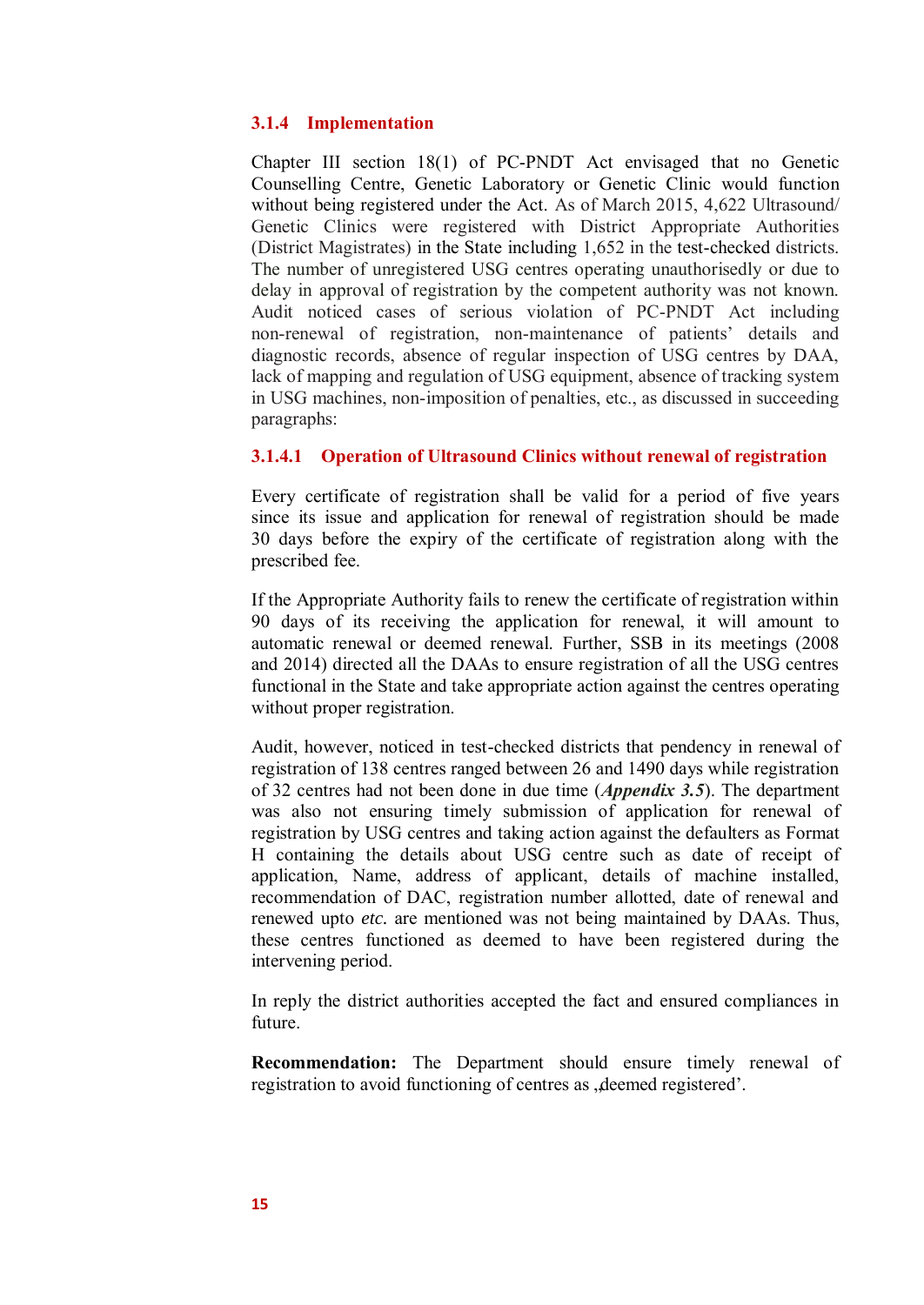## **3.1.4.2 Violation of provisions of PC-PNDT Act by Ultra-sound centres**

PC-PNDT Act and Rule made thereunder makes it mandatory for every genetic counselling centre, genetic laboratory, clinic, ultrasound clinic and imaging centre to maintain and preserve complete records of each case including details of the patient, details of doctor referring the pregnant women for ultrasonography, laboratory test results/pictures/plates/slides and recommendations. Further USG centres were to intimate any change in its employees, place, address and installed equipment to DAA within thirty days. The main aim of maintenance and preservation of these details and records is to facilitate proper inspection and monitoring by the authorities to ensure that pre-natal diagnostic investigation had been carried out only on the recommendation of a qualified doctor on valid grounds and was not intended to be used for irregular sex determination and termination of pregnancy.

In order to ascertain whether USG centres were adhering the provisions of PC-PNDT Act/ Rules, joint physical inspections (JPIs) of 100 USG centres in test-checked districts were conducted by audit teams along with the representative of DAAs and nodal officer PC-PNDT from the department in which 1,937 cases (Form  $\mathcal{F}$ ) were test checked. Violations and shortcomings noticed during JPI of the ultrasound centres (*Appendix 3.6*) are discussed below:

● 1,326 cases (68 *per cent*) did not have referral slips of registered medical practitioner attached to them while details of procedure conducted and the purpose of such procedure were also not mentioned in 1,110 cases (57 *per cent*)*.* 

● Basic details of patient, such as number of living children, phone number, address etc., to track records of pregnancy, were not filled in 961 cases (50 *per cent*).

According to section 29 of PC-PNDT Act, USG centres were to preserve Form F, referral slips of doctors, forms of consent and sonographic plates or slides for not less than two years. However, it was observed in all the test-checked USG centres (100 *per cent*) that they did not keep backups/ records of images taken during ultrasonography for the prescribed period.

● As per rule 13 of PC-PNDT Rules, USG centres were to intimate any change in its employees, place, address and installed equipment to DAA within thirty days. It was observed that two USG centres in Agra were having two machines against only one registered without any intimation to DAA. Further, change of staff was not intimated to DAA by one centre while two centres did not intimate shifting of USG machine to other place.

Two USG centres in Agra were not maintaining any records, registers *etc.* on this being pointed out by Audit, the management stated that the centre was closed and the registration was surrendered but this was neither confirmed by CMO nor any documentary proof was produced by the management though called for (May,2015) from the centre visited.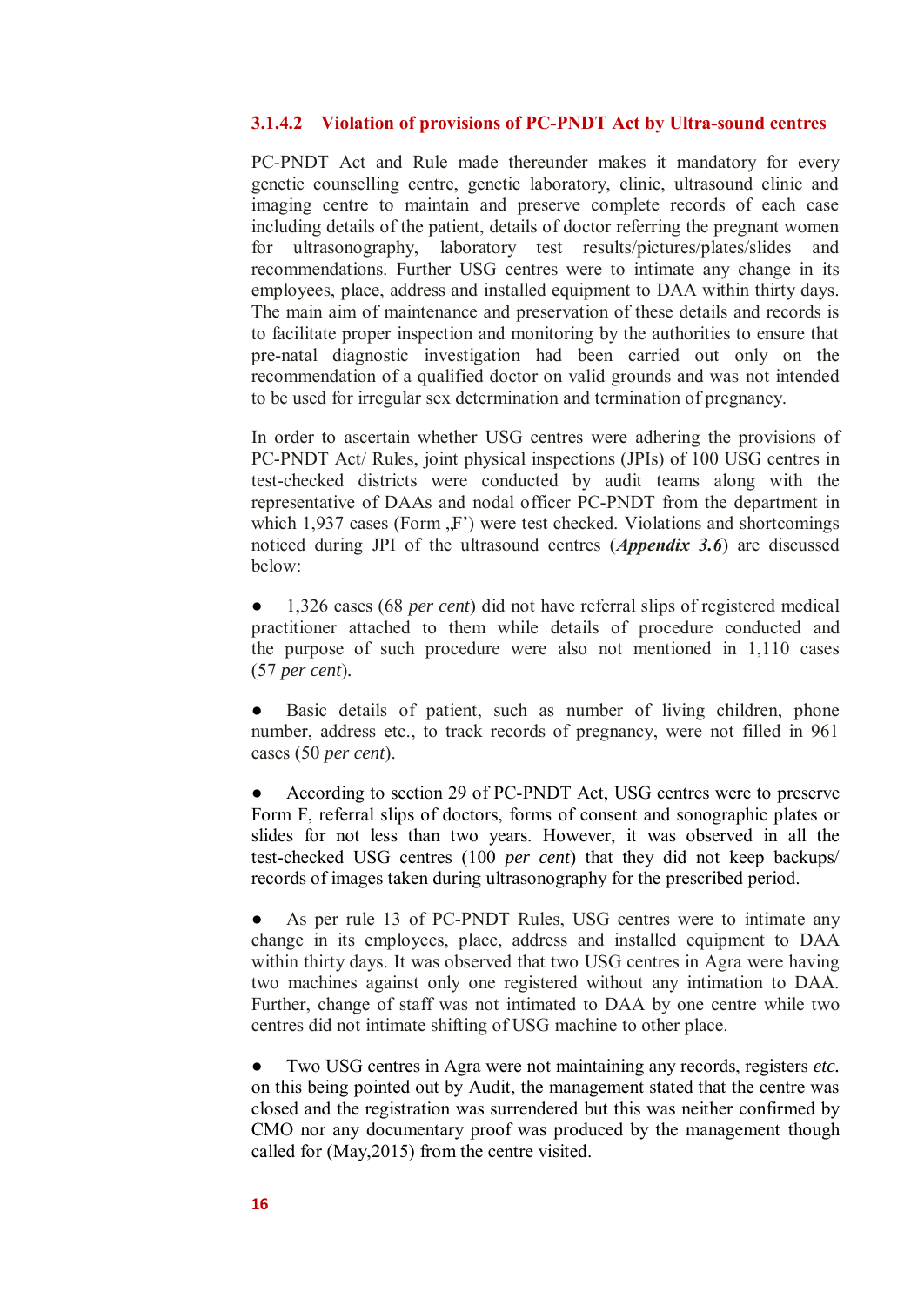

Thus, JPI noticed large scale blatant violations of the provisions of the Act by USG centres. Nonmaintenance of patient details, performing ultrasonography on pregnant women without recommendation of a doctor, not indicating the purpose of carrying out such diagnostic test and not preserving

results of diagnostic test/ ultrasonography by large number of USG centres not

only indicated possible misuse of facilities by these centres for illegal sex determination but also highlighted complete failure of the concerned authorities to effectively monitor and regulate their activities.

## **3.1.4.3 Non-maintenance of records at DAA**

*(i) Information of USG centres:* As per rule 9 of the PC-PNDT Rules,1996, the District Appropriate Authority was to maintain a permanent record in Form H in which details about USG centre such as date of receipt of application, name, address of applicant, details of machine installed, recommendation of District Advisory Committee, registration number allotted, date of renewal and renewed upto *etc.,* are mentioned about applicants for grant or renewal of certificate of registration along with basic details of centres. Maintenance of this information by DAA is essential to facilitate inspection and monitoring of the centres to verify and ensure that no unauthorised practices are being carried out by USG centres.

Scrutiny revealed that in 13 out of 20 test-checked districts, details of USG centres have not been maintained by DAA. In the absence of such information, DAA were not able to effectively monitor USG centres and ensure that no unauthorised activities were undertaken by USG centres.

In reply department assured that it had taken the matter in consideration for appropriate action.

*(ii) Non-receipt of monthly reports from USG centres:* Section 29 of the PC-PNDT Act and Rule 9 of PC-PNDT Rules, 1996 envisaged that every USG Centres was to maintain a register showing details of patients, procedures and tests conducted etc., along with details about patient"s case history in prescribed formats (Form D, Form E and Form F) and should send monthly report about the above details in respect of all diagnosis conducted by them by 5<sup>th</sup> of the following month to the concerned DAA.

We noticed during scrutiny of records of test-checked districts that: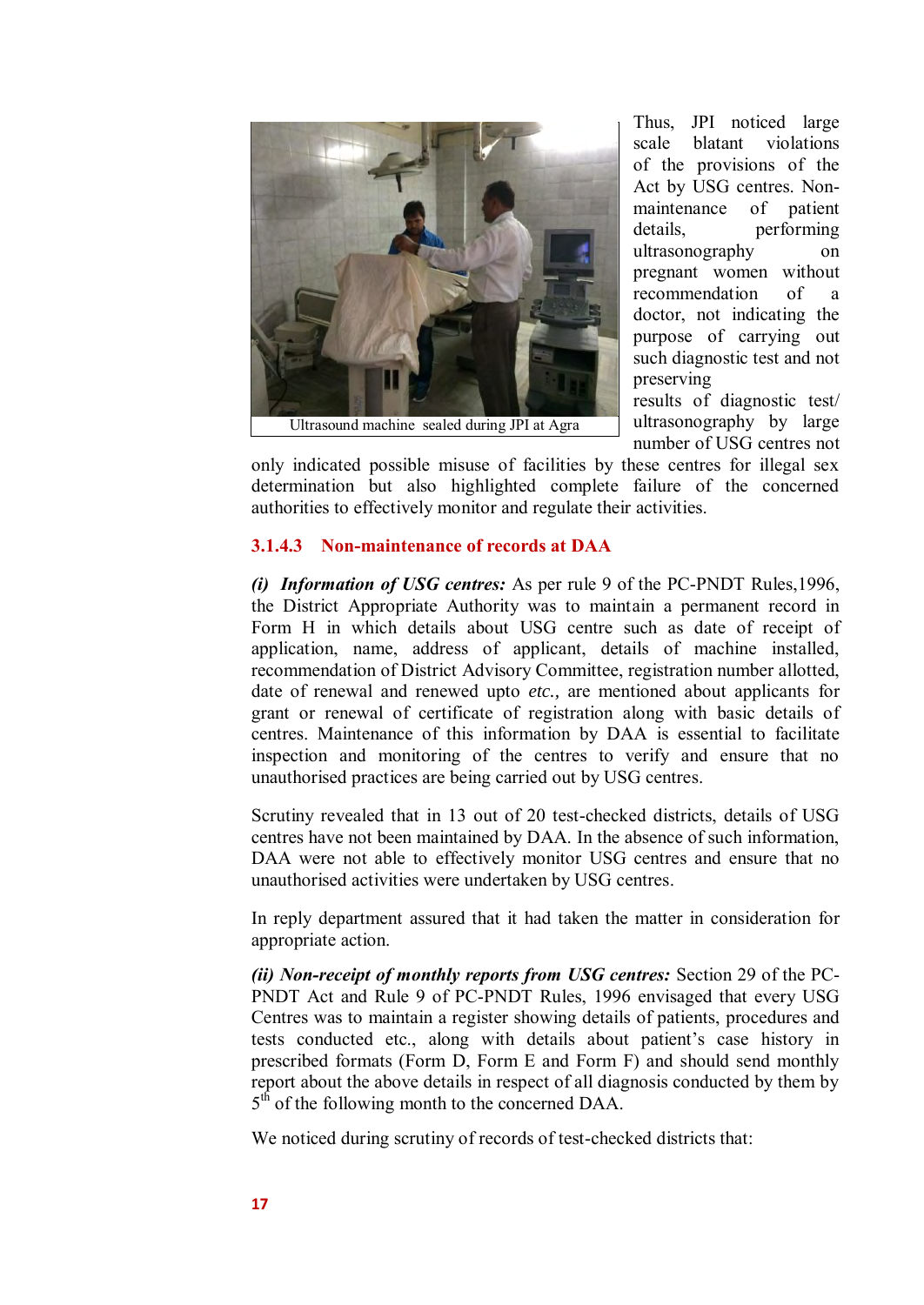• No monitoring register was maintained by DAA except in three districts<sup>4</sup>, to confirm that monthly reports had been received from USG centres; and

● 262 USG centres (16 *per cent*) in test-checked districts had not submitted their monthly reports regarding the above details of patient in due time (*Appendix 3.7*)

Thus, in the absence of proper maintenance of mandatory records and nonreceipt of prescribed returns, no effective monitoring and inspection of all the USG centres in the district was possible. Hence, possibility of irregularities such as illegal operations of ultrasound machines could not be ruled out.

In reply, district authorities had assured for appropriate action.

**Recommendation:** The Department should ensure the proper maintenance/up keep of mandatory records at USG centres as well as at DAA level.

## **3.1.4.4 Absence of regular inspection of Ultrasonography centres by DAA**

GoUP instructed (July 2013) DAA to inspect two USG centre per week. Further, as per Rule 18-A (8) (i) of PC-PNDT Amendment Rules, 2014, all the DAAs (District Magistrates) were to inspect and monitor all registered centres once in every 90 days and preserve inspection report as documentary evidence to ensure enforcement of the provisions of the Act by the USG centres.

Scrutiny of the records of the directorate revealed that no inspection schedule was prescribed by GoUP for the period between April 2010 and June 2013. Only 4681 inspections (25 *per cent*) were conducted by DAAs during 2014-15 against 18488 targeted in the State (*Appendix 3.8*) while only 1561 against required 6608 inspections<sup>5</sup> were carried out by DAAs of test-checked districts during 2014-15 (*Appendix 3.9*). Thus, there was a shortfall of 76 *per cent* in inspections in the test checked districts.

**Recommendation:** The Government should ensure regular inspection of USG centres by District Appropriate Authorities.

## **3.1.4.5 Documentation of inspection report**

As per rule 18-A (8) (ii), the District Appropriate Authorities had to conduct regular inspections of USG centres and place all inspection reports once in three months before District Advisory Committees for follow up action.

Scrutiny of records of test-checked districts revealed that as per information furnished by district authorities, 3532 inspections of 1652 USG centres were carried out by DAAs in the test-checked districts during 2010-15, but only 130 inspection reports (four *per cent*) were issued to USG centres. The district authorities did not furnish information about placement of inspection reports before DACs.

<sup>4</sup> Agra, Bareilly and Saharanpur.

 $54x1652$  centres.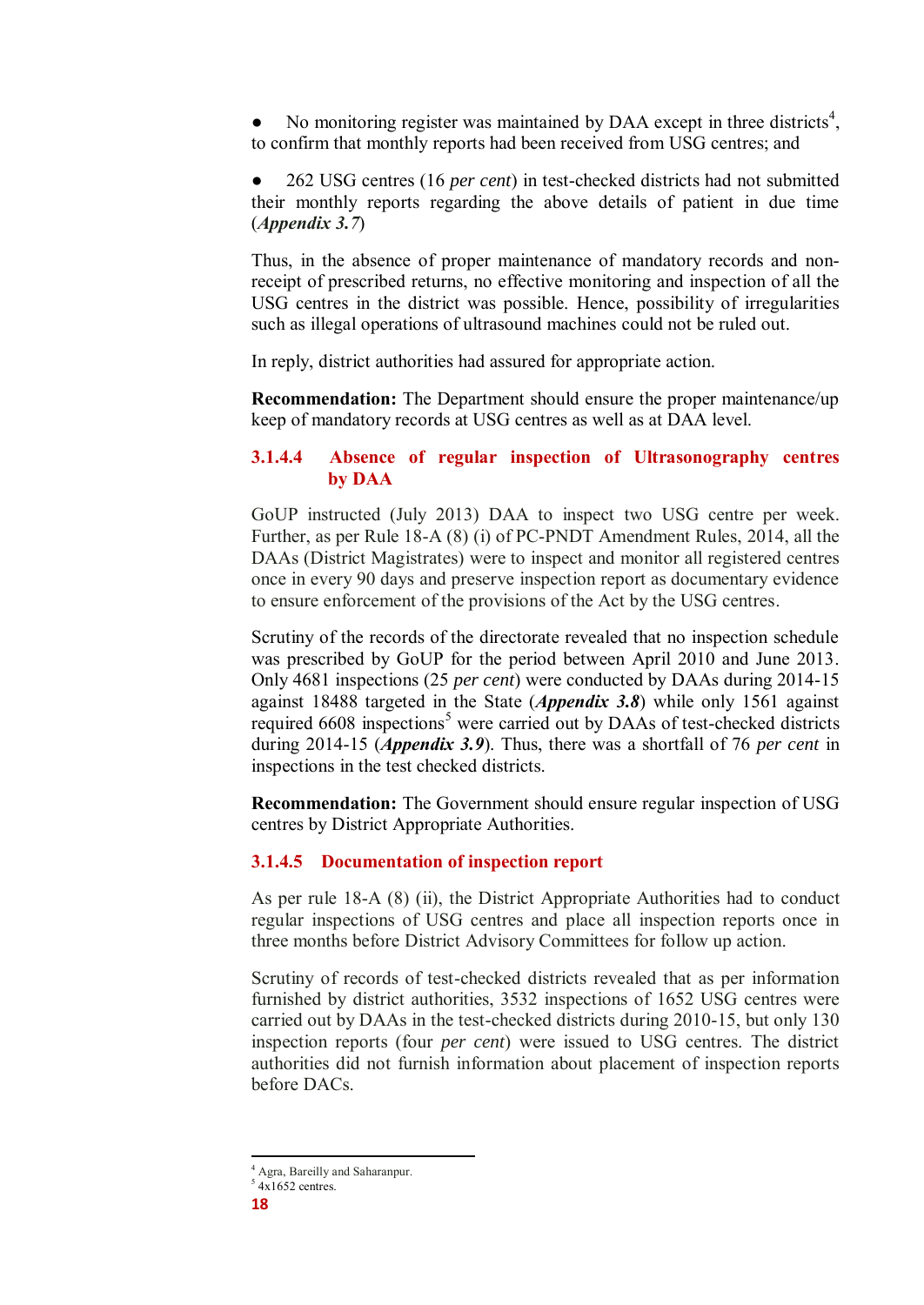Non-issue of inspection reports to USG centres for compliance after inspection and non-placement before DACs defeats the purpose of carrying out the inspection and indicates the lackadaisical attitude of the authorities towards implementation of PC-PNDT Act.

In reply department had taken the matter in consideration for appropriate action.

## **3.1.4.6 Mapping and regulation of Ultrasound equipment**

As per Rule 18-A (7) of PC-PNDT Amendment Rules, 2014, all the Appropriate Authorities were required to regulate the use of ultrasound equipment; monitor the sales and import of USG machines; ensue regular quarterly reports from ultrasound manufacturers and dealers; conduct periodical survey and audit of all USG machines sold and operating in the State; and file complaint against any unregistered owner or seller of the USG machine.

Scrutiny of records of test checked districts revealed that the department did not take any action for mapping of sale of USG equipment and also did not call for any information regarding sale, installation and possession of USG equipment from the manufacturers, suppliers, dealers, etc., due to which number of USG equipment installed and the location of their placement were not known to the authorities to regulate the use of all the ultrasound machines.

In reply department stated that information is not available in this regard.

Thus, in absence of information on placement and possession of USG machines the possibility of misuse of ultrasound machines could not be ruled out.

**Recommendation:** The Government should effectively monitor the sale, supply and installation of USG machines to regulate and ensure their proper use as per PC-PNDT Act*..*

## **3.1.4.7 Absence of tracking system in USG machines installed at USG centres**

The State Supervisory Board in its meeting (October 2012) discussed some aspect relating to implementation of PC-PNDT Act in the other States<sup>6</sup> and concluded that Active tracker be installed at USG equipment to report every diagnostic procedure conducted at USG centres. It was expected to help in reporting online and tracking suspicious scans.

JPI revealed that USG centres' machines did not have memory to save data for more than 24 hours. In absence of online tracking of USGs and lack of memory of the existing USG equipment beyond 24 hours, no effective tracking of USGs centres was being conducted in the State.

Thus, in absence of tracking system and online reporting, the misuse of USG equipment during check-up of pregnancies could not be ruled out.

-

<sup>6</sup> Maharashtra and Rajasthan.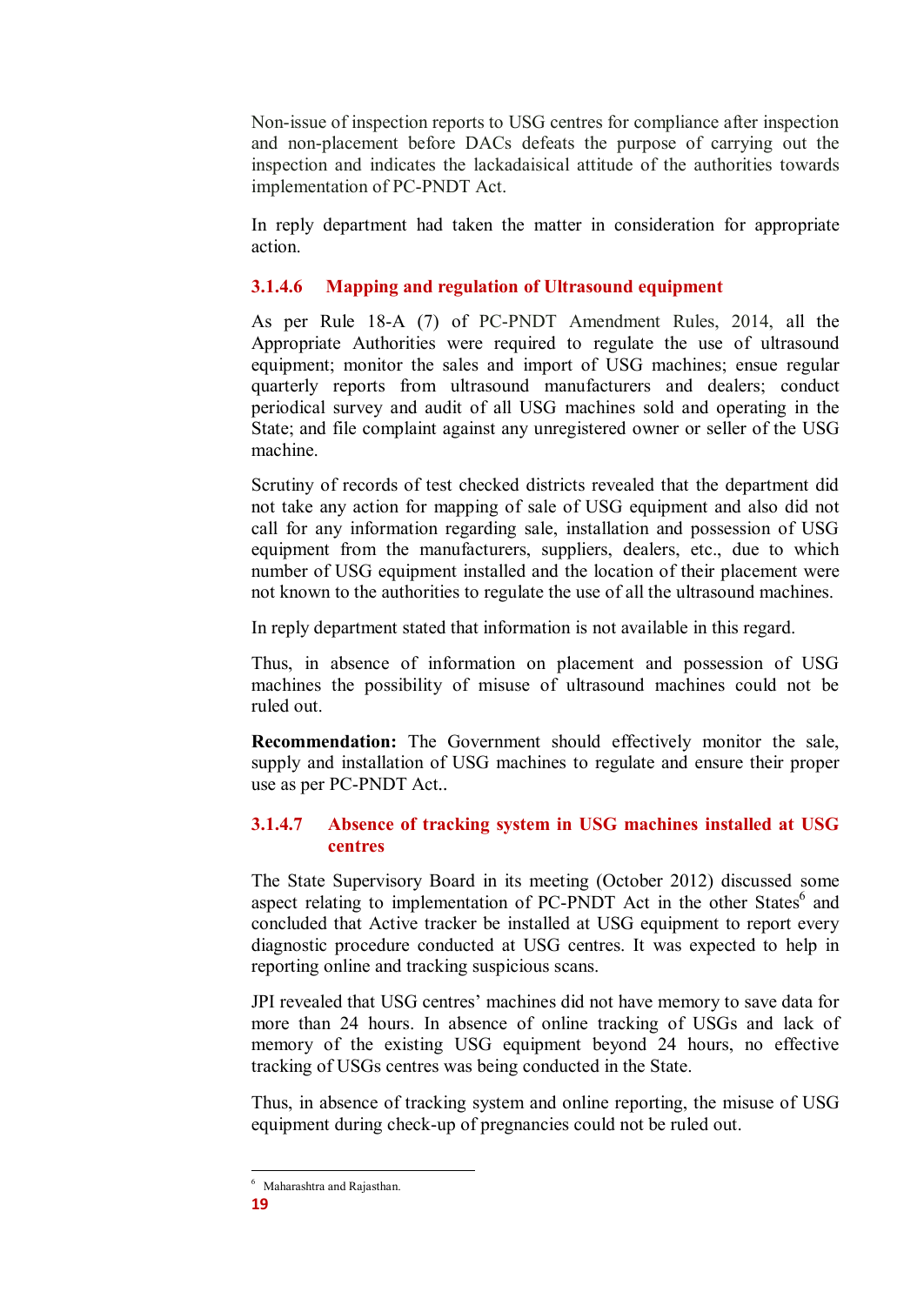**Recommendation:** The Department should ensure inbuilt system of active tracking of data in USG machines to prevent misuse during checkup of pregnancies.

## **3.1.4.8 Training of medical practitioners conducting Ultrasonography**

According to PC-PNDT (Prohibition of Sex Selection) (Six Months Training) Rules, 2014, the existing registered medical practitioners who were conducting ultrasound procedure on the basis of one year experience or six months training under any radiologist were required to qualify competency based examination or to complete six months training from the accredited institutions for the purpose of renewal of registrations.

Scrutiny revealed that GoUP neither notified any institute as accredited for imparting training nor conducted any examination in this regard. As such, 28 registered medical practitioners in the two out of 20 test-checked districts were conducting ultrasound on the basis of one year experience or six month training without undergoing the said competency examination or six months training under the rules.

No specific reply was furnished by department to address the issue raised by audit.

## **3.1.4.9 Seized USG machines found missing**

As per Rule 11(2) of PC-PNDT Rules, the seized objects, if it is not possible to remove, may be retained where they are found after taking a bond from the owner that the same would be produced before the court as and when required.

Scrutiny revealed that 120 USG machines had been sealed for breach of the provisions of PC-PNDT Act, 1994 in the State by the end of March, 2015 but the whereabouts of these machines were not known to the department. During Joint Physical Inspection(JPI) conducted by Audit, one sealed machine was found to have been sold in Bulandshahr district and in two other machines at Agra were found to have been removed from the centres, without any intimation to the department. Thus, failure of the department in monitoring and tracking the sealed ultrasound machines may result in misuse of such machines for illegal and unauthorised purposes.

In reply, district authorities had assured for appropriate action.

**Recommendation:** The Department should ensure effective tracking of seized machines to avoid unauthorised use of these machines.

## **3.1.4.10 Decoy Customer or Sting operation**

State Supervisory Board recommended (June 2008) to send decoy cases to USG centres and to conduct sting operations at large scale in order to identify USG centres involved in sex determination for petty payments. Audit noticed that only 52 decoy operations<sup>7</sup> were undertaken in 52 USG centres (one *per cent*) of 4,622 registered centres during 2010-15 in the State while

-

 $7$  Decoy used - 2010-11: 0; 2011-12: 0; 2012-13: 0; 2013-14: 29 and 2014-15: 23.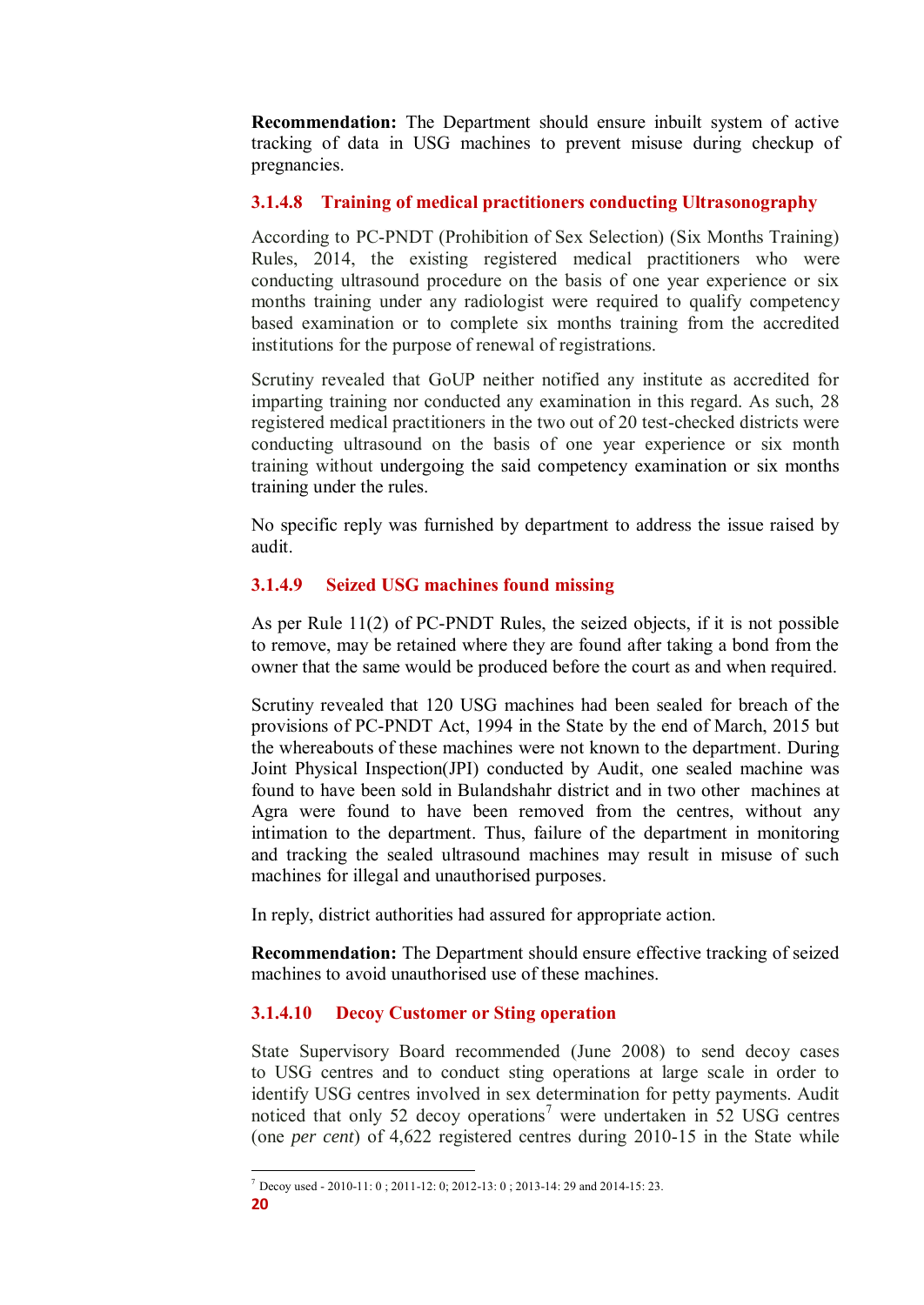19 decoy operations had been done in the test checked districts during 2013-15. Thus, a negligible number of decoy operations were carried out to monitor that the centres were not engaged in illegal activities of sex determination.

Thus, the department was failed in conducting the decoy operation on large scale so that centres engaged in illegal activities of sex determination may be detected. In absence of sting operations actions were not taken against defaulters conducting sex determination.

#### **3.1.4.11 Non-imposition of penalty**

Section 20 of PC-PNDT Act envisages that in case of a breach of the provisions of this Act or the Rules by USG centres, DAA may suspend their registration for such period as it may think fit or cancel their registration. Further, as per Section 23 of the Act, whoever contravenes any of the provisions of this Act or any Rules made thereunder, shall be punishable with imprisonment upto three years or fine upto ten thousand rupees and as per Section 25 whoever contravenes any of the provisions of this Act or any rules made thereunder, for which no penalty has been provided in this Act, shall be punishable with imprisonment upto three months or fine upto one thousand rupees.

Further, as per the provisions of Rule 9, every USG centre should maintain a register showing the names and addresses of the women subject to pre-natal diagnostic procedure/ technique/ test along with the names of their spouse or father, the date on which they first reported *etc.* in seriatim. The details in Form  $\mathbb{F}^n$  with respect to each woman subject to pre-natal diagnostic procedure/ technique/test, history of genetic/ medical disease and indication of pre-natal diagnosis *etc.,* was also required to be maintained by USG Centres.

Scrutiny of records of test checked districts revealed that the above said records were not maintained by USG centres in 936 (58 *per cent*) out of 1,652 USG centres (*Appendix 3.7*) registered in test-checked districts. However, neither any action was taken nor any penalty imposed (under sections 20, 23 and 25 of the Act) on the defaulting USG centres during 2010-15 except issuing show cause notices (under section 20 of the Act) to 221 centres out of 936 centres at default. The notices issued were however, not being followed to ensure compliance.

Failure to take action against any defaulting USG centre and impose penalties despite serious violation of provisions of PC-PNDT Act by such a large number of centres, indicates lax attitude adopted by the district administration with regard to the implementation of PC-PNDT Act. Lack of any deterrent action will encourage defaulting USG centres to commit more violations thereby defeating the very purpose for which the PC-PNDT Act was enacted.

**Recommendation:** The Department should ensure adherence to the provision of the Act by USG centres and penal action should be taken against the defaulting centres.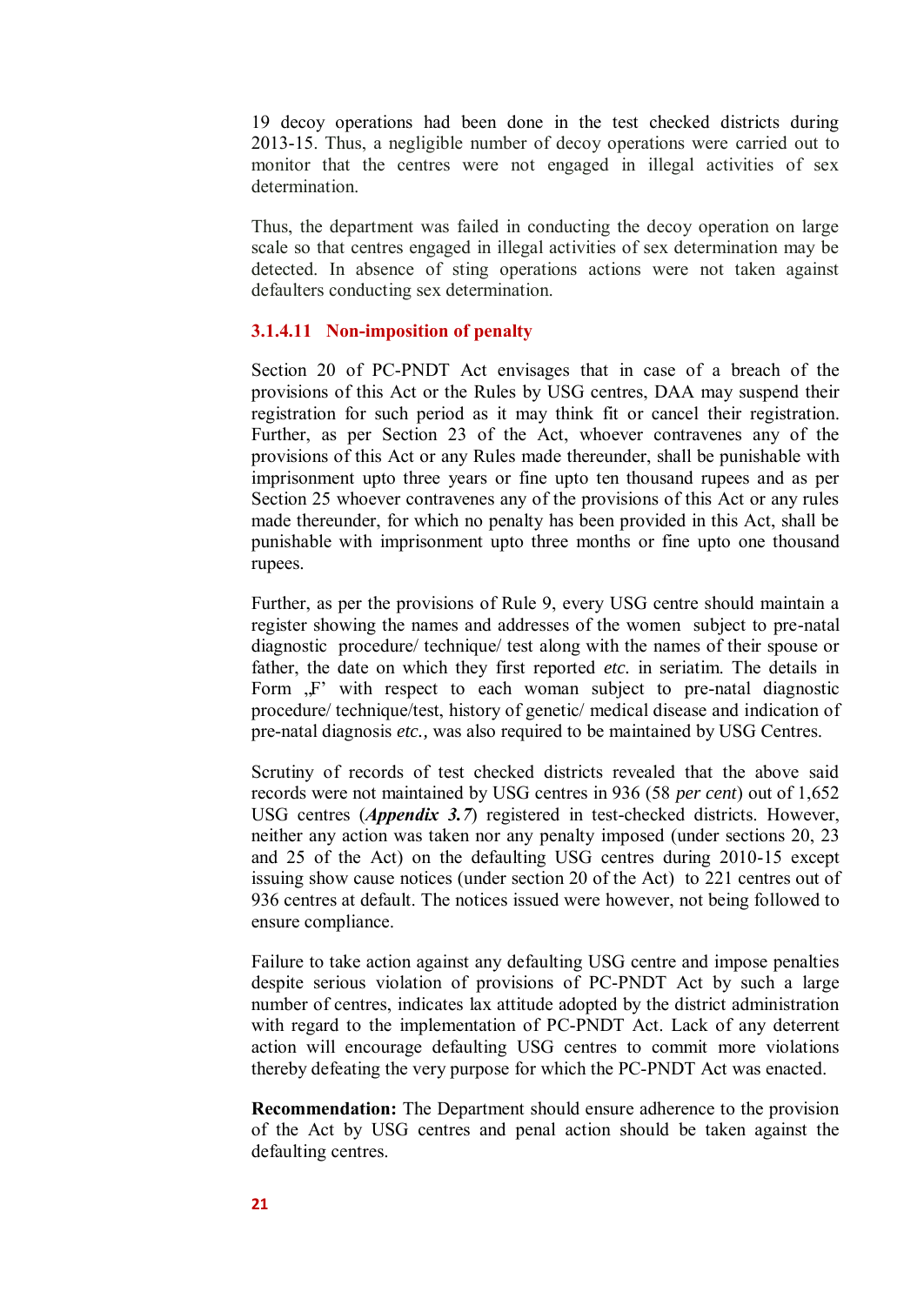## **3.1.5 Monitoring and Inspections**

A State Supervisory Board (SSB) was to be constituted under the Chairmanship of the Hon"ble Minister-in-charge of Health and Family Welfare to review the activities of Appropriate Authorities; to monitor the implementation of provisions of the Act and Rules; and to make suitable recommendations. Likewise State Advisory Committee (SAC) headed by Director General Family Welfare, Uttar Pradesh and District Advisory Committee (DAC) under District Magistrate were to be constituted to aid and advise the Appropriate Authority in granting, renewing, suspending or cancelling registration of USG centres in the district.

## **3.1.5.1 State Level Monitoring**

A State Supervisory Board (SSB) was constituted in August 2004. SSB was to meet at least once in four months to create public awareness; to review the activities of the Appropriate Authorities functioning in the State and recommend appropriate action against them; to monitor the implementation of provisions of the Act and the Rules and any other functions as may be prescribed under the Act.

Scrutiny revealed that only five meetings (33 *per cent)* had been held against required 15 meetings during 2010-15. It was also noticed that most of the recommendations that analysis of Form F (patient details, purpose of investigation etc.), regular inspections, tracking of pregnancies, providing toll free lines for registration of complaints, online filing of Form F, analysis of monthly reports received from USG centres, centres breaching provisions of Act to be sealed and legal action initiated etc., made by SSB were not implemented **(***Appendix 3.10).* 

In reply, department had taken the matter in consideration for appropriate action.

## **3.1.5.2 Advisory Committees**

State Advisory Committee (SAC) headed by Director General Family Welfare, Uttar Pradesh and District Advisory Committee (DAC) under District Magistrate were constituted in July 2006. SAC and DAC were to meet once in 60 days.

Scrutiny revealed that SAC met only five times against the required 30 meetings during 2010-15. Scrutiny further revealed that only 943 DAC level meetings (42 *per cent*) were conducted in the State, during 2010-15, against the required 2250 meetings. Thus, on an average only two to three meetings of DAC were held in each district every year against the requirement of *six* meetings. DACs in Ambedkar Nagar, Firozabad, Gorakhpur, Hardoi, Jhansi, Sant Kabir Nagar and Sitapur were not meeting regularly and very few meetings (*five* to *seven* meetings) were held during 2010-15.

**22** Scrutiny of records of test-checked districts revealed that five to 23 meetings against required 30 meeting were held during 2010-15 (*Appendix 3.11*). It was also observed that most of the decisions/recommendations of DACs such as collecting reports from the centres on total number of ultrasound performed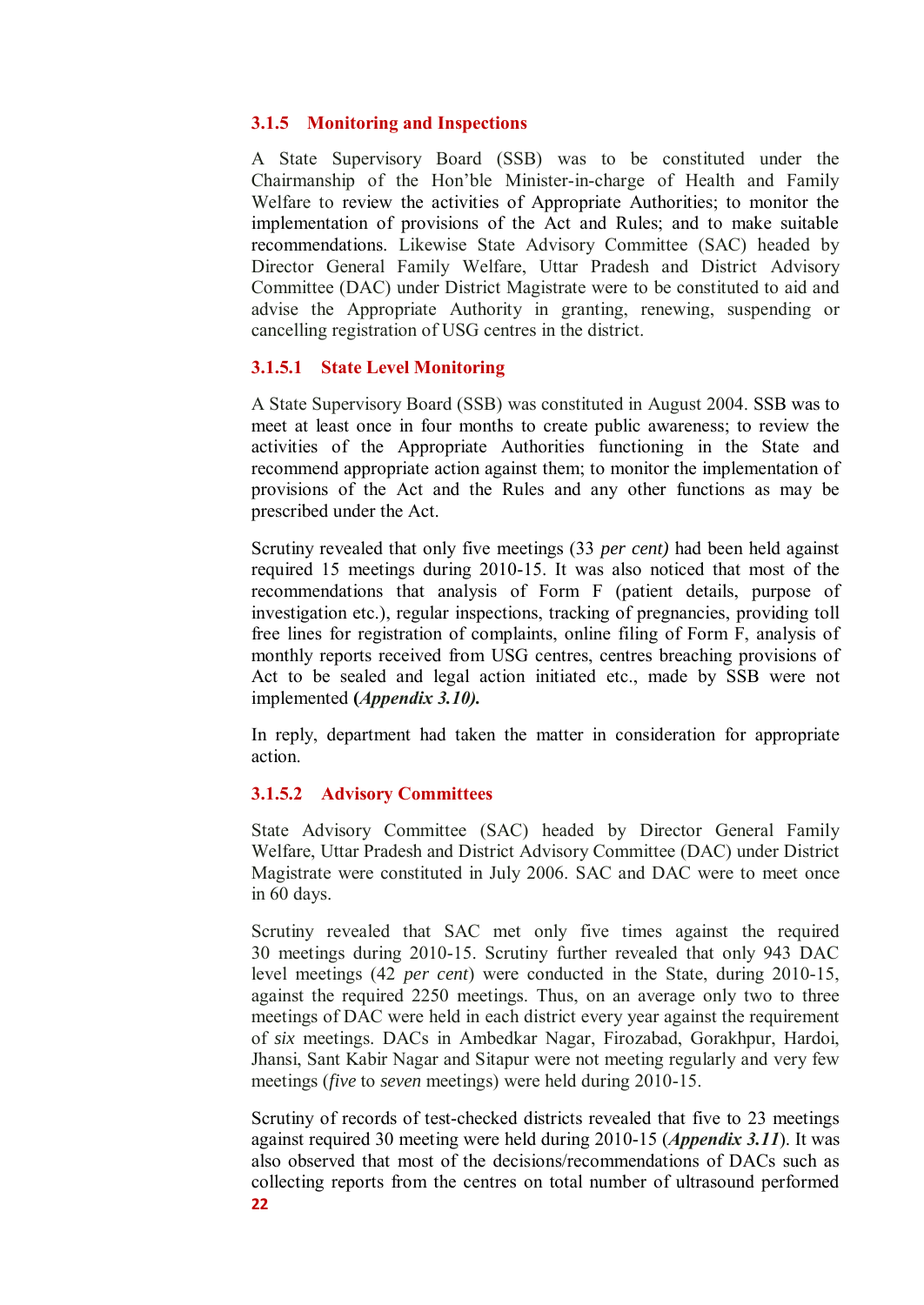during the month, noting patient's name and phone numbers on Form F and D and compiling the information at district level, enquiring about the delivery (boy/girl) six months after the scan, conducting more inspections in rural areas, clearing pending renewals within one month *etc*., were either not followed or discontinued.

Thus, on one hand SSB, SAC and DACs did not meet regularly and on the other, they did not ensure proper follow up action on the decisions taken and directions given by them. This rendered the entire system of monitoring, created under the provisions of the PC-PNDT Act, ineffective and largely dysfunctional.

**Recommendation:** The Government should ensure regular meetings of SAC and DAC for monitoring the proper implementation of the provisions of Act.

#### **3.1.5.3 Insufficient inspections**

GoUP in February 2009 constituted a State Inspection and Monitoring Committee (SIMC) headed by Joint Director Family Welfare under the provisions of PC-PNDT Act, 1994 to undertake field visits and conduct monitoring and inspections of USG centres for effective implementation of PC-PNDT Act.

Scrutiny revealed that budgetary provisions of  $\bar{\tau}$  7.30 lakh<sup>8</sup> were made during 2010-15 through NHM to conduct 53 random inspections<sup>9</sup> in worst districts of the State in term of sex ratio, against which only 17 inspections<sup>10</sup> were carried out. Thus, on an average only zero to nine inspections were carried out every year by SIMC in the State having 75 districts and 4,622 registered USG centres.

Thus, State Inspection and Monitoring Committee did not conduct adequate inspections of USG centres and failed to discharge their responsibility to monitor and ensure the proper implementation of PC-PNDT Act.

**Recommendation:** The Government should ensure regular inspection by SIMC for enforcement of the provisions of the Act.

#### **3.1.6 Complaint redressal system**

As per Section 17 of the Act, SAA was to investigate complaint for breach of provisions of the Act or Rules and take immediate action based on the recommendation of SAC. Further, SSB in its meeting of October 2012 had directed the department to establish a website and provide a dedicated toll free phone number for registering complaints. The toll free phone number was to be displayed at prominent places and printed on pamphlets/forms for distribution under IEC activities.

It was observed in audit that the department had not established dedicated toll free phone line as of October 2015 for registration of complaints nor department had any database of complaints received for their proper disposal.

 8 2010-11: ` one lakh; 2011-12: ` two lakh; 2012-13: ` 1.3 lakh; 2013-14: ` one lakh; and 2014-15: ` two lakh.

<sup>9</sup> No. of inspections during the year 2010-11: 20; 2011-12:10; 2012-13: 13; 2013-14: 10; and 2014-15: not mentioned. <sup>10</sup> No. of inspections during the year: 2010-11: 02; 2011-12: Nil; 2012-13: 02; 2013-14: 09; and 2014-15:02.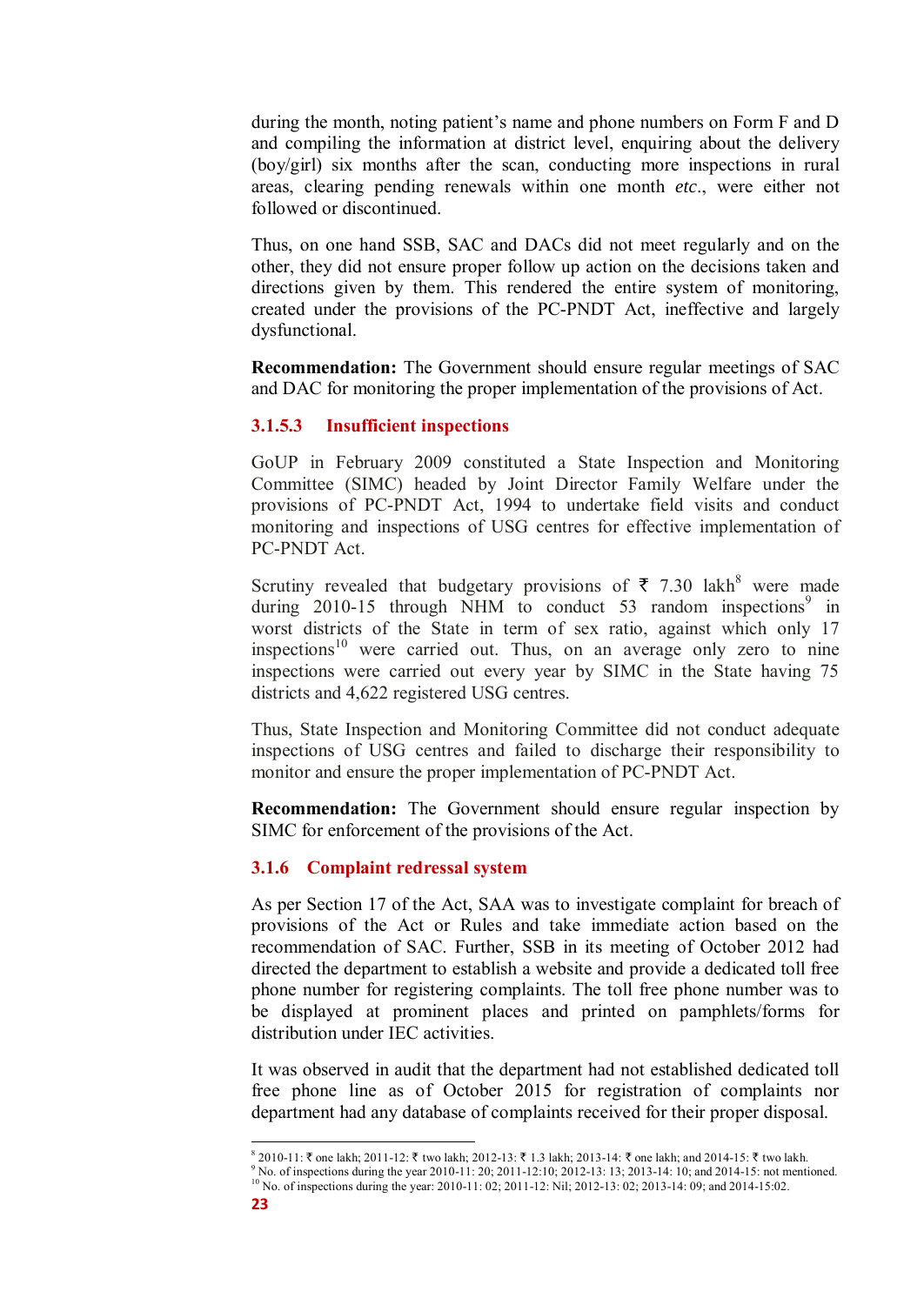On this being pointed out in audit, the department stated (June 2015) that no phone line was established for complaint registration but complaints can be registered through their website which was established in November, 2014. Further, complaints were received on different subjects at different levels in different offices so it had not maintained any database of year wise complaints received in respect of PC-PNDT Act. The reply was not acceptable as the registration of complaints through website only may not be sufficient to provide easy access to common public to register their grievances. As internet access to common public especially in rural areas is limited and tele-density is relatively much higher, a toll free phone number for registration of complaints, as directed by SSB, in addition to website should have been provided.

**Recommendation:** The Government should establish a dedicated toll free phone line for registration of complaints and should also effectively monitor redressal of grievances by maintaining a separate database of complaints received relating to violations of PC-PNDT Act.

#### **3.2 The Medical Termination of Pregnancy Act, 1971**

## **3.2.1 Introduction**

The Medical Termination of Pregnancy Act, 1971 (MTP, Act), provides for the termination of pregnancies by registered medical practitioners in cases where length of pregnancy is between 12 to 20 weeks and continuance of pregnancy would involve a risk to life of the pregnant woman or of grave injury physical or mental health; or there is a substantial risk that if the child were born, it would suffer from such physical or mental abnormalities so as to be seriously handicapped. The Medical Termination of Pregnancy Rules, 2003 (MTP, Rules) have been framed for implementation of MTP Act. MTP Rules require constitution of District Level Committee (DLC) for two years to approve the place for MTPs in the district. Further, the Chief Medical Officer (CMO) of concerned District, as often as may be necessary, is to verify whether termination of pregnancies are being done under safe and hygienic conditions.

We have taken up this topic for examination during this performance audit as per Director General, Family Welfare, the number of maternal deaths in the State due to unsafe abortions was quite significant (8.9 *per cent* of the maternal deaths). Further, there is also a likelihood of misuse of MTP for termination of female fetus unless, such terminations are effectively monitored and regulated.

## **Audit Findings**

#### **3.2.2 Financial Management**

Resources were provided by GoI for services to be covered under MTP Act through NHM under the head ,safe abortion services' covering expenditure on procurement of equipment for MTP, strengthening of DLC and review of implementation of the Act, etc.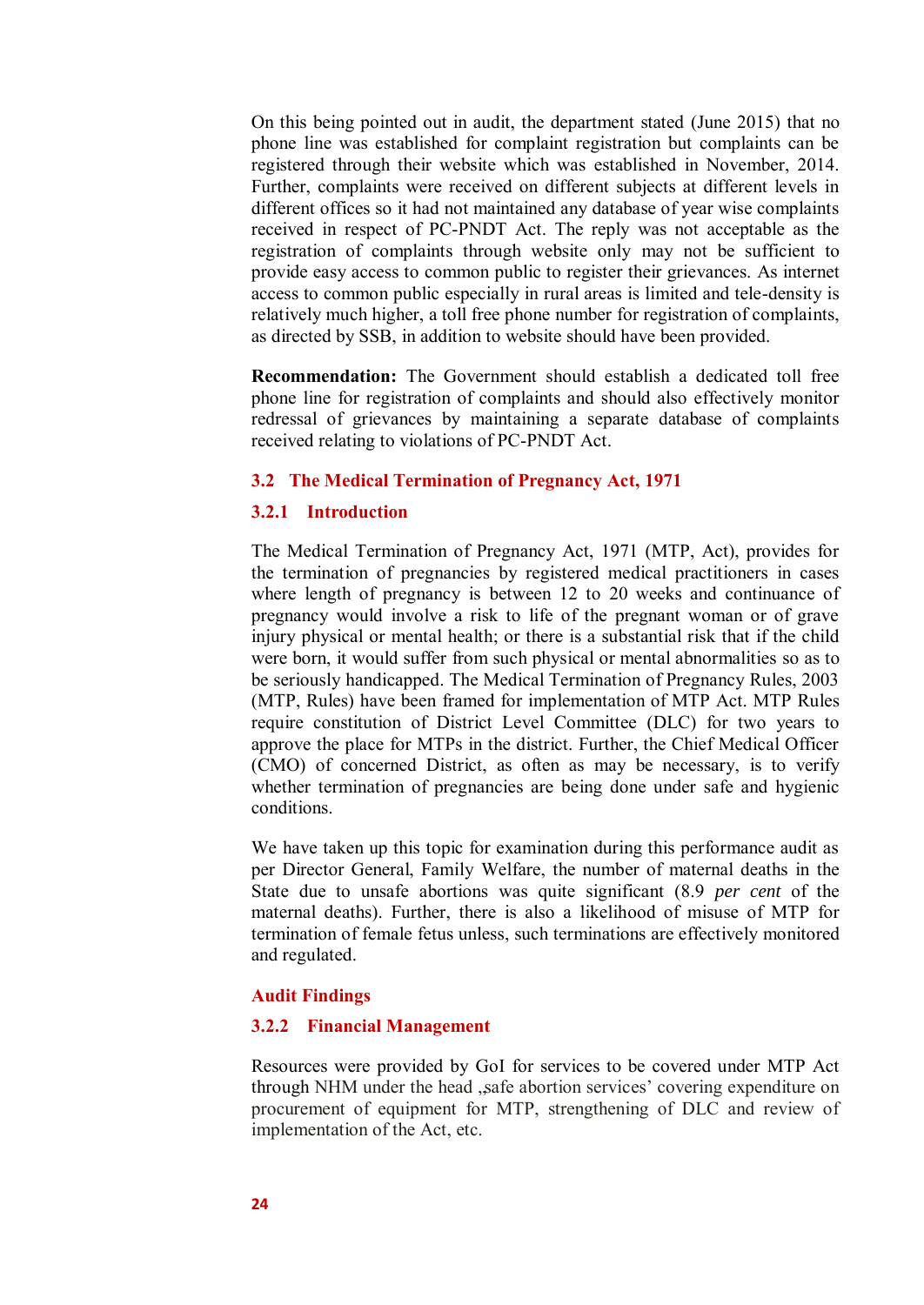Scrutiny revealed that funds for implementation and monitoring of MTP Act were not provided uniformly during 2010-15 and very minimal amount had been spent.

It was also observed that there was no expenditure during 2010-12 and the expenditure was much below the allotment in 2014-15. Only 11 *per cent*  $({}^{2}$  450.95 lakh) of the fund allocated ( ${}^{2}$  4,058.12 lakh) during 2010-15 could be utilised by the department (*Appendix-3.12*).

No specific reply for low spending had been furnished by the department.

## **3.2.3 Insufficient MTP facilities in rural areas**

The objective of MTP Act, 1971 was to provide termination of pregnancies by registered medical practitioners under safe and hygienic conditions.

Scrutiny revealed that only 46 CHCs (six *per cent*) out of 773 CHCs were having MTP facilities registered under MTP Act in the State. Thus, only six *per cent* CHCs were equipped to provide safe abortion services to the rural women. This implies that majority of women in rural areas had no access to safe abortion services at affordable cost and reasonable distance from their habitations. Given the fact that 1.19 lakh of 2.8 lakh MTPs conducted during the year 2010-14 in the State pertained to rural areas and very limited number of CHCs are available in such areas, possibility of operation of large number of unauthorised MTP centres in smaller towns in the vicinity of rural areas cannot be ruled out.

The department, in its reply, stated that due to non-availability of gynaecologist, these CHCs were not registered under MTP Act. Reply of the department confirms the audit assertion about the lack of adequate MTP facilities for rural women.

**Recommendation:** The Government should increase MTP facilities in rural areas by posting more gynaecologists and registering more CHCs under the Act.

## **3.2.4 Implementation**

#### **3.2.4.1 Non-registration of the premises**

 As per the provisions of the Act, no termination of pregnancy was admissible at any place other than a hospital established or maintained by the Government or a place approved for the purpose under the Act. On recommendations of CMO of concerned district DLC was to approve, such places and issue a certificate of approval. Scrutiny of records of test-checked districts revealed that only 548



(Source: Test checked districts)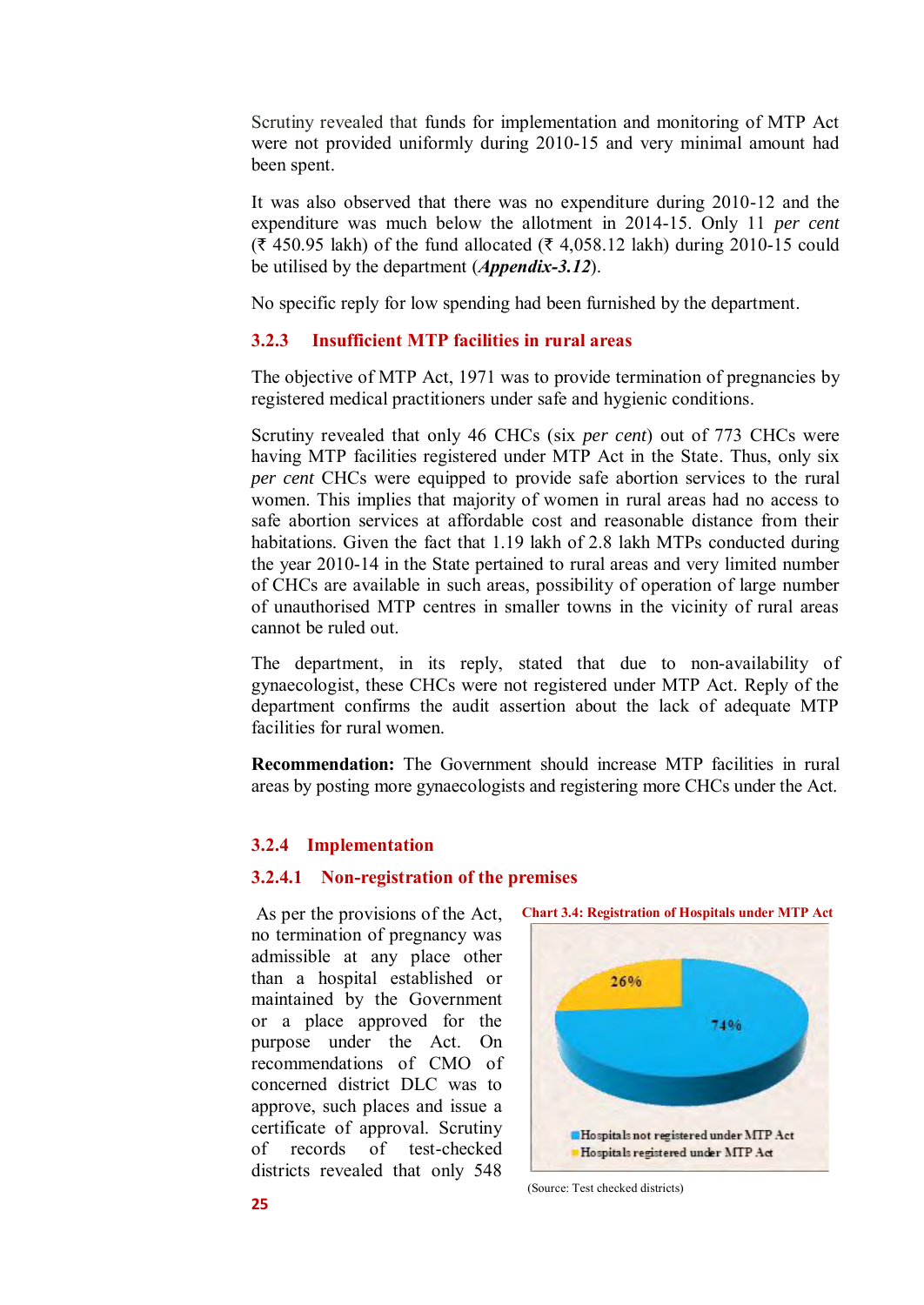(26.3 *per cent*) of 2083 nursing homes/ hospitals, having MTP facilities and operating in test-checked districts, were registered under MTP Act as detailed in *Appendix-3.13* and depicted in chart 3.4.

Further, Community Health Centres (CHCs)/Primary Health Centres (PHCs) particularly for rural services were not registered under MTP Act though  $94933<sup>11</sup>$  MTPs/abortions were conducted in the Government institutions (District Women Hospital, CHCs and PHCs) in the State during 2013-15 and  $40152^{12}$  abortions in the Government institutions of test-checked district (*Appendix-3.14*). As such only 14 CHCs were registered under the MTP Act against 240 CHCs in the test checked districts. Moreover, safe and hygienic conditions were not ensured in 226 un-registered CHCs in test checked districts while it was observed that (1595) terminations had been carried out in *seven* out of 226 un-registered CHCs/PHCs during 2010-15. Therefore, the illegal, unsafe and unhygienic abortions could not be denied.

The department had taken the matter in cognizance and assured to take appropriate action.

## **3.2.4.2 Illegal termination of pregnancies**

Accordingly to Section 3 of MTP Act, a pregnancy may be terminated by a registered medical practitioner where length of pregnancy does not exceed twelve weeks. It also prescribes that pregnancy of 12 to 20 weeks may be terminated, if not less than two registered medical practitioners were of the opinion that continuance of the pregnancy would involve a risk to life of the pregnant woman; or would result in fetus abnormality; or pregnancy was due to rape or contraceptive failure.

Audit scrutiny of records of test checked districts revealed that four pregnancies from 13 weeks to six months had been terminated in a hospital at Hardoi by medical practitioner who was granted permission for termination of pregnancy up to 12 weeks only, but the department even did not scrutinise the case reported through Form-I.

The district authority while acknowledging the fact, assured to take appropriate action.

## **3.2.5 Monitoring**

The MTP Rules, 2003 had provided rules for composition and tenure of District Level Committee, Conditions for approval of the place for MTP, Inspection of place, cancellation or suspension of certificate *etc.* We in audit observed that:

## **3.2.5.1 District Level Committee (DLC)**

A multi member committee was to be constituted at district level, consisting of one member as Gynaecologist/ Surgeon/ Anaesthetist and other members from local medical profession, non-government organisation and *Panchayati Raj*

<sup>&</sup>lt;sup>11</sup> As per HIMS Report during 2013-14: 49130 and 2014-15: 45803.

<sup>12</sup> 2013-14: 20651; 2014-15: 19501.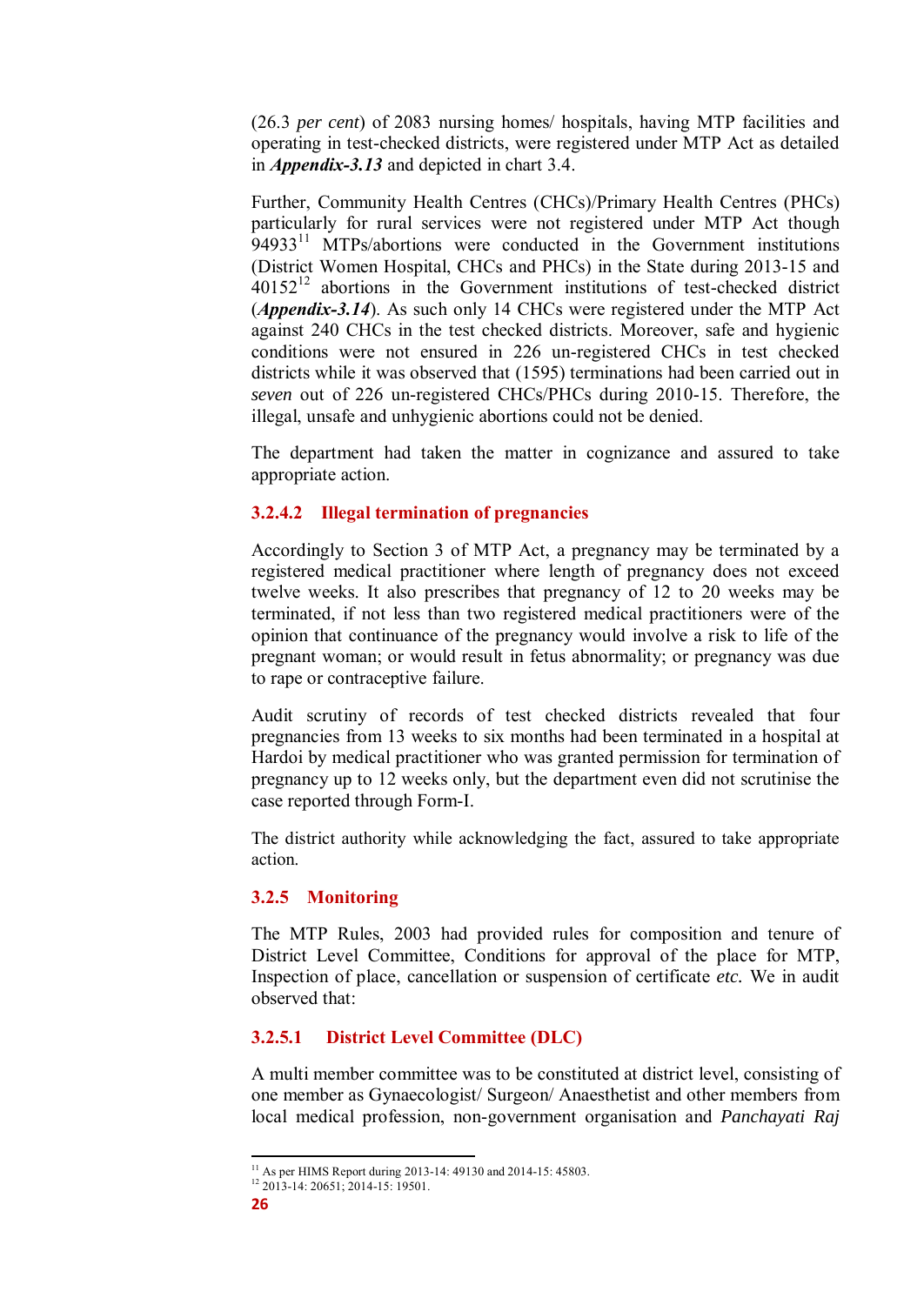Institutions of the district. Provided that one of the members of the committee shall be a woman. Tenure of the Committee shall be for two calendar years. The Committee was to approve place for termination of pregnancy and issue a certificate of approval on the recommendations of Chief Medical Officer.

Scrutiny revealed that DLCs in 14 out 20 test-checked districts had become invalid as tenure of the committee had expired and not renewed during 2010-15. It was also observed that DLCs meetings were not held regularly (only 41 against the required 1200 meetings) in 20 test-checked districts, defeating the objective of constitution of the committee (*Appendix 3.15*).

The district authorities while acknowledging the fact, assured for constitution of DLC in timely manner and its regular meetings.

## **3.2.5.2 Inspections for death/injury and hygiene/safety**

DLC on recommendation of  $CMO<sup>13</sup>$  could cancel registration of place of MTP.CMOs have power of inspection and seizure<sup>14</sup> of the place of MTP in case of death/injury to pregnant women and lack of hygiene/safety.

Scrutiny revealed that no inspections were carried out by CMOs of testchecked districts to ensure that no death/injury to a pregnant woman had happened. Similarly, no inspection to ensure safe and hygienic conditions for MTPs had been carried out during 2010-15 in any of test-checked districts by the authorities.

Audit examination disclosed that as per records of directorate, the instances of death/injury to pregnant women were nil during 2013-15, however, HMIS reported two cases of death in the State due to unsafe abortions during 2013- 14 and nil instances of death / injury to pregnant women during 2014-15.

This indicated that CMOs and DLCs completely failed in discharging their responsibility under the Act to inspect hospitals and nursing homes to verify safe and hygienic conditions and ensure that there was no death/injury to any pregnant woman due to negligence in termination of pregnancy.

The district authorities had noted audit observation for compliance in future.

#### **3.2.5.3 Submission of irregular monthly reports**

As per, Para 4(5) of MTP Regulations, head of the hospital or owner of the approved place was to submit a monthly statement of cases to CMOs of concerned district where medical termination of pregnancy had been carried out. However, audit observed that CMOs of 10 out of 20 test-checked districts did not receive monthly report on MTP while out of remaining 10 districts, CMOs of seven districts had received MTP reports irregularly and in incomplete format *(Appendix 3.13)***.** Other three districts did not furnish any information.

Further, as per paragraph 4 (7) of MTP Regulations, where pregnancy was not terminated in an approved place or hospital, intimation by the registered

<sup>&</sup>lt;sup>13</sup> Rule 6 of MTP Rules.

<sup>&</sup>lt;sup>14</sup> Rule 6 (2) of MTP Rules.